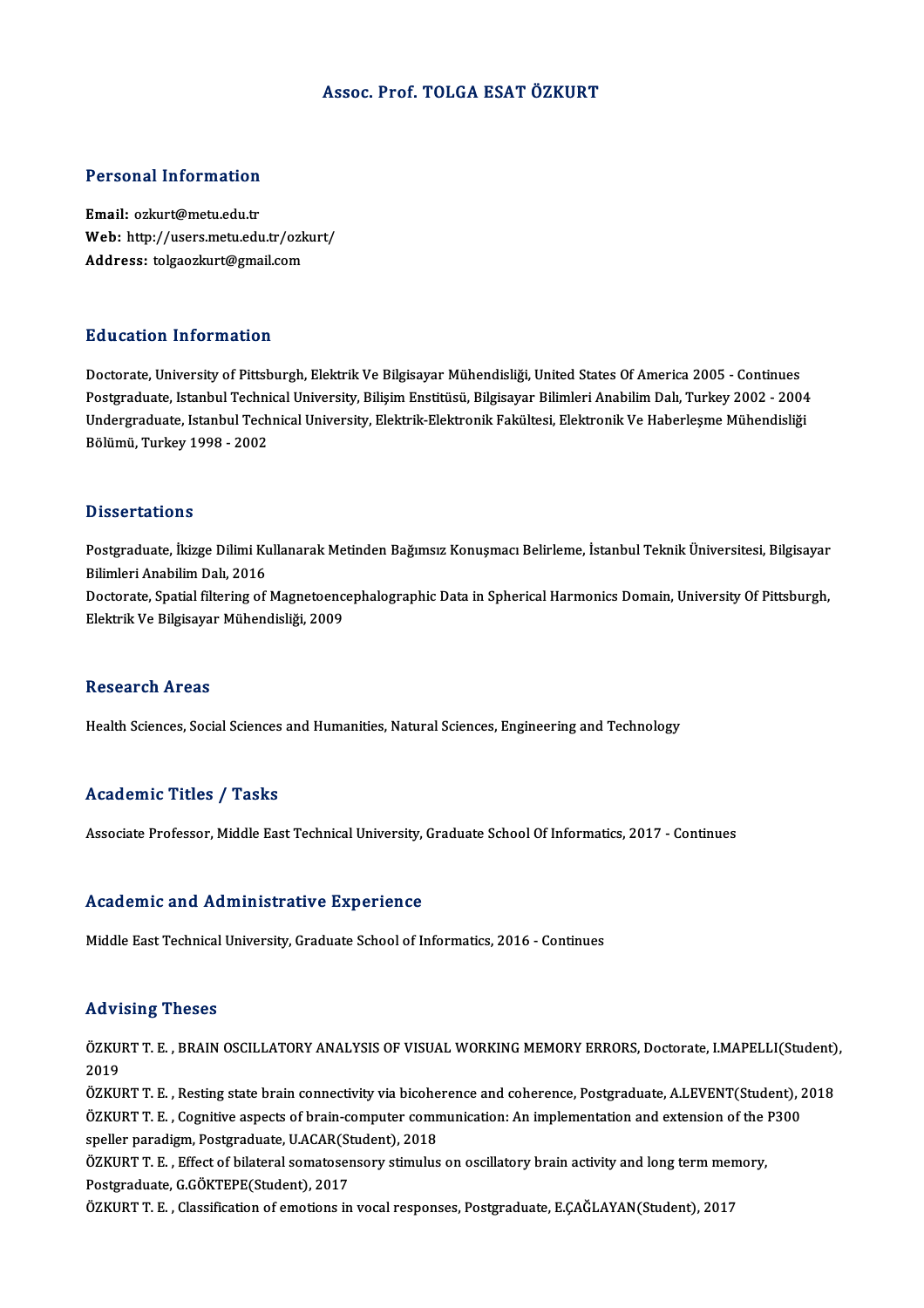ÖZKURT T. E. , Suppression of semantic interference during an auditory working memory task: An EEG study,<br>Pestsraduate N.MELNIK(Student), 2015 ÖZKURT T. E. , Suppression of semantic in<br>Postgraduate, N.MELNIK(Student), 2015<br>ÖZKUPT T. E., Suppression of semantic in ÖZKURT T. E. , Suppression of semantic interference during an auditory working memory task: An EEG study,<br>Postgraduate, N.MELNIK(Student), 2015<br>ÖZKURT T. E. , Suppression of semantic interference during an auditory working

Postgraduate, N.MELNIK(Student), 2015<br>ÖZKURT T. E. , Suppression of semantic interference during an auditory working memory task: an EEG study,<br>Postgraduate, N.Melnik(Student), 2015 ÖZKURT T. E. , Suppression of semantic interference during an auditory working memory task: an EEG study,<br>Postgraduate, N.Melnik(Student), 2015<br>ÖZKURT T. E. , NEUROPSYCHOLOGICAL PROCESSING OF TURKISH MORPHOLOGY: INVESTIGAT

Postgraduate, N.Melnik(Student), 2015<br>ÖZKURT T. E. , NEUROPSYCHOLOGICAL PROCESSING OF TURKISH MOR<br>DERIVATION AND COMPOUNDING, Doctorate, S.ÖZER(Student), 2013

# DERIVATION AND COMPOONDING, DOCtOrate, S.OZER(Student), 2013<br>Articles Published in Journals That Entered SCI, SSCI and AHCI Indexes

- rticles Published in Journals That Entered SCI, SSCI and AHC<br>I. Mean curve length: An efficient feature for brainwave biometrics<br>Vehyaci B. Özkurt T. E I. Mean curve length: An efficient feature for brainwave biometrics<br>Yahyaei R., Özkurt T. E. Mean curve length: An efficient feature for brainwave biometrics<br>Yahyaei R., Özkurt T. E.<br>Biomedical Signal Processing and Control, vol.76, 2022 (Journal Indexed in SCI Expanded)<br>A Bosis Nistrecheen Model in Lieu of the Co Yahyaei R., Özkurt T. E.<br>Biomedical Signal Processing and Control, vol.76, 2022 (Journal<br>II. A Basic Nietzschean Model in Lieu of the Causal Maxim<br>ÖZKUPT T. E Biomedical Si<br>**A Basic Niet<br>ÖZKURT T. E.**<br>PHU OSOPHI II. A Basic Nietzschean Model in Lieu of the Causal Maxim<br>ÖZKURT T. E.<br>PHILOSOPHIA, 2021 (Journal Indexed in AHCI) ÖZKURT T. E.<br>PHILOSOPHIA, 2021 (Journal Indexed in AHCI)<br>III. Identification of nonlinear features in cortical and subcortical signals of Parkinson's Disease<br>nationta via a novel officient measure PHILOSOPHIA, 2021 (Journal Indexed in Al<br>Identification of nonlinear features in<br>patients via a novel efficient measure Identification of nonlinear features in cortical and subcortical sign<br>patients via a novel efficient measure<br>Ozkurt T. E. , Akram H., Zrinzo L., Limousin P., Foltynie T., Oswal A., Litvak V.<br>NEUDOIMACE vol 222, 2020 (Journ patients via a novel efficient measure<br>Ozkurt T. E. , Akram H., Zrinzo L., Limousin P., Foltynie<br>NEUROIMAGE, vol.223, 2020 (Journal Indexed in SCI)<br>Prain Oscillatory Correlates of Vieual Short Tor
- Ozkurt T. E. , Akram H., Zrinzo L., Limousin P., Foltynie T., Oswal A., Litvak V.<br>NEUROIMAGE, vol.223, 2020 (Journal Indexed in SCI)<br>IV. Brain Oscillatory Correlates of Visual Short-Term Memory Errors<br>Mapelli I., ÖZKURT T. NEUROIMAGE, vol.223,<br>Brain Oscillatory Cor<br>Mapelli I., ÖZKURT T. E.<br>EPONTIERS IN HUMAN FRONTIERS IN HUMAN NEUROSCIENCE, vol.13, 2019 (Journal Indexed in SCI)
- Mapelli I., ÖZKURT T. E.<br>FRONTIERS IN HUMAN NEUROSCIENCE, vol.13, 2019 (Journal Indexed in SCI)<br>V. N1-P2: Neural markers of temporal expectation and response discrimination in interval timing<br>Duggy H. ÖZKUPT T. E. Mape FRONTIERS IN HUMAN NEUROSCIENCE, vol.13, 20<br>**N1-P2: Neural markers of temporal expectat**<br>Duzcu H., ÖZKURT T. E. , Mapelli I., Hohenberger A.<br>ACTA NEUROPIOLOCIAE EXPERIMENTALIS, vol.79 N1-P2: Neural markers of temporal expectation and response discrimination in interval<br>Duzcu H., ÖZKURT T. E. , Mapelli I., Hohenberger A.<br>ACTA NEUROBIOLOGIAE EXPERIMENTALIS, vol.79, no.2, pp.193-204, 2019 (Journal Indexed Duzcu H., ÖZKURT T. E. , Mapelli I., Hohenberger A.<br>ACTA NEUROBIOLOGIAE EXPERIMENTALIS, vol.79, no.2, pp.193-204, 2019 (Journal Indexed in SCI)<br>VI. Unilateral deep brain stimulation suppresses alpha and beta oscillations i
- ACTA NEUROBIOLOGIAE EXPERIMENTALIS, vol.79, no.2, pp.193-204, 2019 (Journal Indexed in SCI)<br>Unilateral deep brain stimulation suppresses alpha and beta oscillations in sensorimotor cortices<br>Abbasi O., Hirschmann J., Storze Unilateral deep brain stimulation suppresses alpha and bet<br>Abbasi O., Hirschmann J., Storzer L., ÖZKURT T. E. , Elben S., Vesper<br>NEUROIMAGE, vol.174, pp.201-207, 2018 (Journal Indexed in SCI)<br>Medulation of alpha ossillatio Abbasi O., Hirschmann J., Storzer L., ÖZKURT T. E. , Elben S., Vesper J., Wojtecki L., Schmitz G., Schnitzler<br>NEUROIMAGE, vol.174, pp.201-207, 2018 (Journal Indexed in SCI)<br>VII. Modulation of alpha oscillations is required
- NEUROIMAGE, vol.174, pp.201-20<br>Modulation of alpha oscillatio<br>Melnik N., Mapelli I., ÖZKURT T. E.<br>NEUPORIOLOCY OF LEARNING AL Modulation of alpha oscillations is required for the suppression of semantic interfer<br>Melnik N., Mapelli I., ÖZKURT T. E.<br>NEUROBIOLOGY OF LEARNING AND MEMORY, vol.144, pp.11-18, 2017 (Journal Indexed in SCI)<br>Perkinsonian P

NEUROBIOLOGY OF LEARNING AND MEMORY, vol.144, pp.11-18, 2017 (Journal Indexed in SCI)

# Melnik N., Mapelli I., ÖZKURT T. E.<br>NEUROBIOLOGY OF LEARNING AND MEMORY, vol.144, pp.11-18, 2017 (Journal Indexed in SCI)<br>VIII. Parkinsonian Rest Tremor Is Associated With Modulations of Subthalamic High-Frequency<br>Osci

Hirschmann J., Butz M., Hartmann C. J., Hoogenboom N., ÖZKURT T. E., Vesper J., Wojtecki L., Schnitzler A. Oscillations<br>Hirschmann J., Butz M., Hartmann C. J. , Hoogenboom N., ÖZKURT T. E. , Vesper J., Wojt<br>MOVEMENT DISORDERS, vol.31, no.10, pp.1551-1559, 2016 (Journal Indexed in SCI)<br>Estimation of nonlinear noural source inter Hirschmann J., Butz M., Hartmann C. J. , Hoogenboom N., ÖZKURT T. E. , Vesper J., Wo<br>MOVEMENT DISORDERS, vol.31, no.10, pp.1551-1559, 2016 (Journal Indexed in SCI)<br>IX. Estimation of nonlinear neural source interactions via

MOVEMENT I<br>Estimation<br>ÖZKURT T. E.<br>PIOMEDICAL Estimation of nonlinear neural source interactions via sliced bicoherence<br>ÖZKURT T. E.<br>BIOMEDICAL SIGNAL PROCESSING AND CONTROL, vol.30, pp.43-52, 2016 (Journal Indexed in SCI)<br>A direct relationship between essillatory sub

## ÖZKURT T. E.<br>BIOMEDICAL SIGNAL PROCESSING AND CONTROL, vol.30, pp.43-52, 2016 (Journal Indexed in SCI)<br>X. A direct relationship between oscillatory subthalamic nucleus-cortex coupling and rest tremor in<br>Parkinson's dise BIOMEDICAL SIGNAL F<br>A direct relationship<br>Parkinson's disease<br><sup>Hircch</sup>mann L Hartmal A direct relationship between oscillatory subthalamic nucleus-cortex coupling and rest tremor in<br>Parkinson's disease<br>Hirschmann J., Hartmann C. J. , Butz M., Hoogenboom N., ÖZKURT T. E. , Elben S., Vesper J., Wojtecki L.,

Parkinson's disease<br>Hirschmann J., Hartmann C. J. , Butz M., Hoogenboom N., ÖZKU<br>BRAIN, vol.136, pp.3659-3670, 2013 (Journal Indexed in SCI)<br>Differential modulation of STN, cortisel and cortise mu Hirschmann J., Hartmann C. J. , Butz M., Hoogenboom N., ÖZKURT T. E. , Elben S., Vesper J., Wojtecki L., Schnitzler A.<br>BRAIN, vol.136, pp.3659-3670, 2013 (Journal Indexed in SCI)<br>XI. Differential modulation of STN-cortical

## BRAIN, vol.136, pp.3659-3<br>Differential modulation<br>in Parkinson's disease<br><sup>Hincchmonn L. Ö</sub>7KUPT T</sup> Differential modulation of STN-cortical and cortico-muscular coherence by movement and levodop;<br>in Parkinson's disease<br>Hirschmann J., ÖZKURT T. E. , Butz M., Homburger M., Elben S., Hartmann C. J. , Vesper J., Wojtecki L.,

in Parkinson's disease<br>Hirschmann J., ÖZKURT T. E. , Butz M., Homburger M., Elben S., Hartmann C. J. , Vesper J., Wojtecki L., Schnitzler A.<br>NEUROIMAGE, vol.68, pp.203-213, 2013 (Journal Indexed in SCI) Hirschmann J., ÖZKURT T. E. , Butz M., Homburger M., Elben S., Hartmann C. J. , Vesper J., Wojtecki L., Schnitzl<br>NEUROIMAGE, vol.68, pp.203-213, 2013 (Journal Indexed in SCI)<br>XII. Statistically Reliable and Fast Direct Est

NEUROIMA<br>Statisticall<br>Ozkurt T. E.<br>JEEE TRANS

Ozkurt T. E.<br>IEEE TRANSACTIONS ON BIOMEDICAL ENGINEERING, vol.59, no.7, pp.1943-1950, 2012 (Journal Indexed in SCI)

XIII. A critical note on the definition of phase-amplitude cross-frequency coupling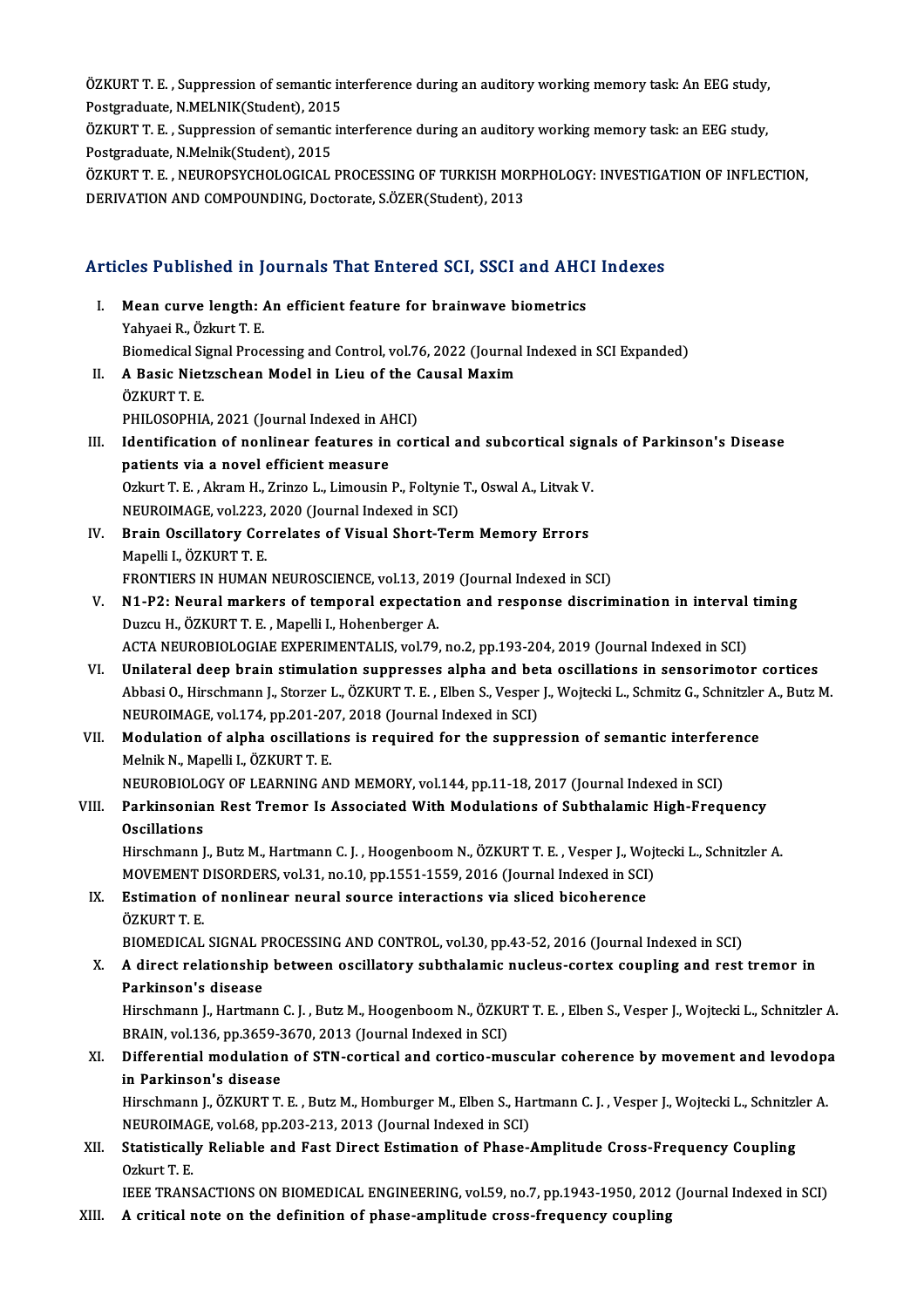ÖZKURTT.E., Schnitzler A.

ÖZKURT T. E. , Schnitzler A.<br>JOURNAL OF NEUROSCIENCE METHODS, vol.201, no.2, pp.438-443, 2011 (Journal Indexed in SCI)<br>High frequency equilistions in the subthalamic nucleus: A neuvenhysiological marker o

ÖZKURT T. E. , Schnitzler A.<br>JOURNAL OF NEUROSCIENCE METHODS, vol.201, no.2, pp.438-443, 2011 (Journal Indexed in SCI)<br>XIV. High frequency oscillations in the subthalamic nucleus: A neurophysiological marker of the mot JOURNAL OF NEUROSCIENCE MI<br>High frequency oscillations i<br>state in Parkinson's disease<br>Oscluut T. E., Butz M. Homburg High frequency oscillations in the subthalamic nucleus: A neurophysiolo<br>state in Parkinson's disease<br>Oezkurt T. E. , Butz M., Homburger M., Elben S., Vesper J., Wojtecki L., Schnitzler A.<br>EXPERIMENTAL NEUROLOCY, vol.229, n

state in Parkinson's disease<br>Oezkurt T. E. , Butz M., Homburger M., Elben S., Vesper J., Wojtecki L., Schnitzler A.<br>EXPERIMENTAL NEUROLOGY, vol.229, no.2, pp.324-331, 2011 (Journal Indexed in SCI) Oezkurt T. E. , Butz M., Homburger M., Elben S., Vesper J., Wojtecki L., Schnitzler A.<br>EXPERIMENTAL NEUROLOGY, vol.229, no.2, pp.324-331, 2011 (Journal Indexed in SCI)<br>XV. Distinct oscillatory STN-cortical loops revealed b

- EXPERIMENTAL NEUROLOGY, vol.229, no.2, pp.324-33<br>Distinct oscillatory STN-cortical loops revealed<br>recordings in patients with Parkinson's disease Distinct oscillatory STN-cortical loops revealed by simultaneous MEG and local field potential<br>recordings in patients with Parkinson's disease<br>Hirschmann J., Oezkurt T. E. , Butz M., Homburger M., Elben S., Hartmann C. J. recordings in patients with Parkinson's disease<br>Hirschmann J., Oezkurt T. E. , Butz M., Homburger M., Elben S., Hartmann (<br>NEUROIMAGE, vol.55, no.3, pp.1159-1168, 2011 (Journal Indexed in SCI)<br>Spatial Eiltering of MEC Sign Hirschmann J., Oezkurt T. E., Butz M., Homburger M., Elben S., Hartmann C. J., V<br>NEUROIMAGE, vol.55, no.3, pp.1159-1168, 2011 (Journal Indexed in SCI)<br>XVI. Spatial Filtering of MEG Signals for User-Specified Spherical Regi
- NEUROIMAGE, vol.55, no.3, pp.1159-1168, 2011 (Journal Indexed in SCI)<br>Spatial Filtering of MEG Signals for User-Specified Spherical Regions<br>Oezkurt T. E. , Sun M., Jia W., Sclabassi R. J. IEEE TRANSACTIONS ON BIOMEDICAL ENGINEERING, vol.56, no.10, pp.2429-2438, 2009 (Journal Indexed in SCI) Oezkurt T. E. , Sun M., Jia W., Sclabassi R. J.<br>IEEE TRANSACTIONS ON BIOMEDICAL ENGINEERING, vol.56, no.10, pp.2429-2438, 2009 (Journal Indexed in<br>XVII. Decomposition of magnetoencephalographic data into components corresp **IEEE TRANSACTIONS<br>Decomposition of m<br>superficial sources<br>ÖZKUPT T F - Sup M** Decomposition of magnetoence<br>superficial sources<br>ÖZKURT T. E. , Sun M., Sclabassi R. J.<br>JEEE TRANSACTIONS ON BIOMEDIC

superficial sources<br>ÖZKURT T. E. , Sun M., Sclabassi R. J.<br>IEEE TRANSACTIONS ON BIOMEDICAL ENGINEERING, vol.55, no.6, pp.1716-1727, 2008 (Journal Indexed in SCI)

# IEEE TRANSACTIONS ON BIOMEDICAL ENGINEERING, VOLSS, no.6, pp.171<br>Refereed Congress / Symposium Publications in Proceedings

- efereed Congress / Symposium Publications in Proceedings<br>I. Neural oscillations, circular causality and the implications for nature<br>ÖZKUPT F I. Neural oscillations, circular causality and the implications for nature ÖZKURT T. E. Neural oscillations, circular causality and the implications for nature<br>ÖZKURT T. E.<br>Causality in the Neuro- and Psychological Sciences (CINAPS 2018), ANVERS, Belgium, 19 - 21 September 2018,<br>nn 12 14 ÖZKURT 1<br>Causality<br>pp.12-14<br>On the M
- Causality in the Neuro- and Psychological Sciences (CINAPS 2018), ANVERS, Belgium, 19 21 September 2018,<br>pp.12-14<br>II. On the Most Informative Slice of Bicoherence That Characterizes Resting State Brain Connectivity<br>Kando pp.12-14<br>On the Most Informative S<br>Kandemir A. L. , ÖZKURT T. E.<br>European Signal Brassssing C On the Most Informative Slice of Bicoherence That Characterizes Resting State Brain Co<br>Kandemir A. L. , ÖZKURT T. E.<br>European Signal Processing Conference (EUSIPCO), Rome, Italy, 3 - 07 August 2018, pp.1382-1386<br>Would coma

Kandemir A. L. , ÖZKURT T. E.<br>I European Signal Processing Conference (EUSIPCO), Rome, Italy, 3 - 07 August 2018, pp.1382-13<br>III. Would somatosensory stimuli increase LTM performance? A preliminary EEG study European Signal Processing Conference<br>Would somatosensory stimuli incredictions<br>GÖKTEPE G., MAPELLI I., ÖZKURT T. E.<br>International Conference for Cognitive Would somatosensory stimuli increase LTM performance? A prel<br>GÖKTEPE G., MAPELLI I., ÖZKURT T. E.<br>International Conference for Cognitive Neuroscience, 5 - 08 August 2017<br>Modeling deen brain stimulation effects en amplitude

International Conference for Cognitive Neuroscience, 5 - 08 August 2017

GÖKTEPE G., MAPELLI I., ÖZKURT T. E.<br>International Conference for Cognitive Neuroscience, 5 - 08 August 2017<br>IV. Modeling deep brain stimulation effects on amplitude and coupling behavior of beta and high-<br>frequency oscill ÖZKANV.A. ,ÖZKURTT.E. frequency oscillations<br>ÖZKAN V. A. , ÖZKURT T. E.<br>Coupling and Causality in Complex Systems, 25 - 27 September 2017<br>Sliged grass shannal biseberanse between losal field petenti:

ÖZKAN V. A. , ÖZKURT T. E.<br>Coupling and Causality in Complex Systems, 25 - 27 September 2017<br>V. Sliced cross-channel bicoherence between local field potentials for patients with Parkinson's disease<br>ÖZKUPT T. E. HUBSCHMANN Coupling and Causality in Complex Systems, 25 - 27 Septe<br>Sliced cross-channel bicoherence between local field<br>ÖZKURT T. E. , HIRSCHMANN J., BUTZ M., SCHNITZLER A. Sliced cross-channel bicoherence between local field potentia<br>ÖZKURT T. E. , HIRSCHMANN J., BUTZ M., SCHNITZLER A.<br>Coupling and Causality in Complex Systems, 25 - 27 September 2017<br>Alpha synghronization between oscipital a ÖZKURT T. E. , HIRSCHMANN J., BUTZ M., SCHNITZLER A.<br>Coupling and Causality in Complex Systems, 25 - 27 September 2017<br>VI. Alpha synchronization between occipital and frontal regions distinguishes errors in a visual wo

- Coupling and C.<br>Alpha synchro<br>memory task<br>MARELLLLÖZI Alpha synchronization<br>memory task<br>MAPELLI I., ÖZKURT T. E.<br>PIOMAC 2016 - 20th Inte memory task<br>MAPELLI I., ÖZKURT T. E.<br>BIOMAG 2016 - 20th International Conference on Biomagnetism, 1 - 08 October 2016<br>ADAPTIVE IDENTIEICATION OF OSCU LATORY RANDS EROM SURCORTICAL N
	-

## MAPELLI I., ÖZKURT T. E.<br>BIOMAG 2016 - 20th International Conference on Biomagnetism, 1 - 08 October 2016<br>VII. ADAPTIVE IDENTIFICATION OF OSCILLATORY BANDS FROM SUBCORTICAL NEURAL DATA<br>ÖZKURT T. E. , Butz M., Hirschmann J. BIOMAG 2016 - 20th International Conference on <br>**ADAPTIVE IDENTIFICATION OF OSCILLATOR**<br>ÖZKURT T. E. , Butz M., Hirschmann J., Schnitzler A.<br><sup>22nd</sup> European Signal Brassesing Conference (EUS

ADAPTIVE IDENTIFICATION OF OSCILLATORY BANDS FROM SUBCORTICAL NEURAL DATA<br>ÖZKURT T. E. , Butz M., Hirschmann J., Schnitzler A.<br>23rd European Signal Processing Conference (EUSIPCO), Nice, France, 31 August - 04 September 20 ÖZKU<br>23rd I<br>2590<br>Alpha 23rd European Signal Processing Conference (EUSIPCO), Nice, France, 31 August - 04 September 2015, pp.25<br>2590<br>VIII. Alpha Activity in the Posterior Regions Distinguishes Visual False Memories and Other Memory

## 2590<br><mark>Alpha /</mark><br>Errors<br>MAPELL Alpha Activity in the Posterior Reg<br>Errors<br>MAPELLI I., NATALIA M., ÖZKURT T. E.<br>Human Brain Manning Annual Macting <mark>Errors</mark><br>MAPELLI I., NATALIA M., ÖZKURT T. E.<br>Human Brain Mapping Annual Meeting, Honolulu, United States Of America, 14 - 18 June 2015

IX. Alpha activity reflects semantic interference resolution in an auditory working memory task